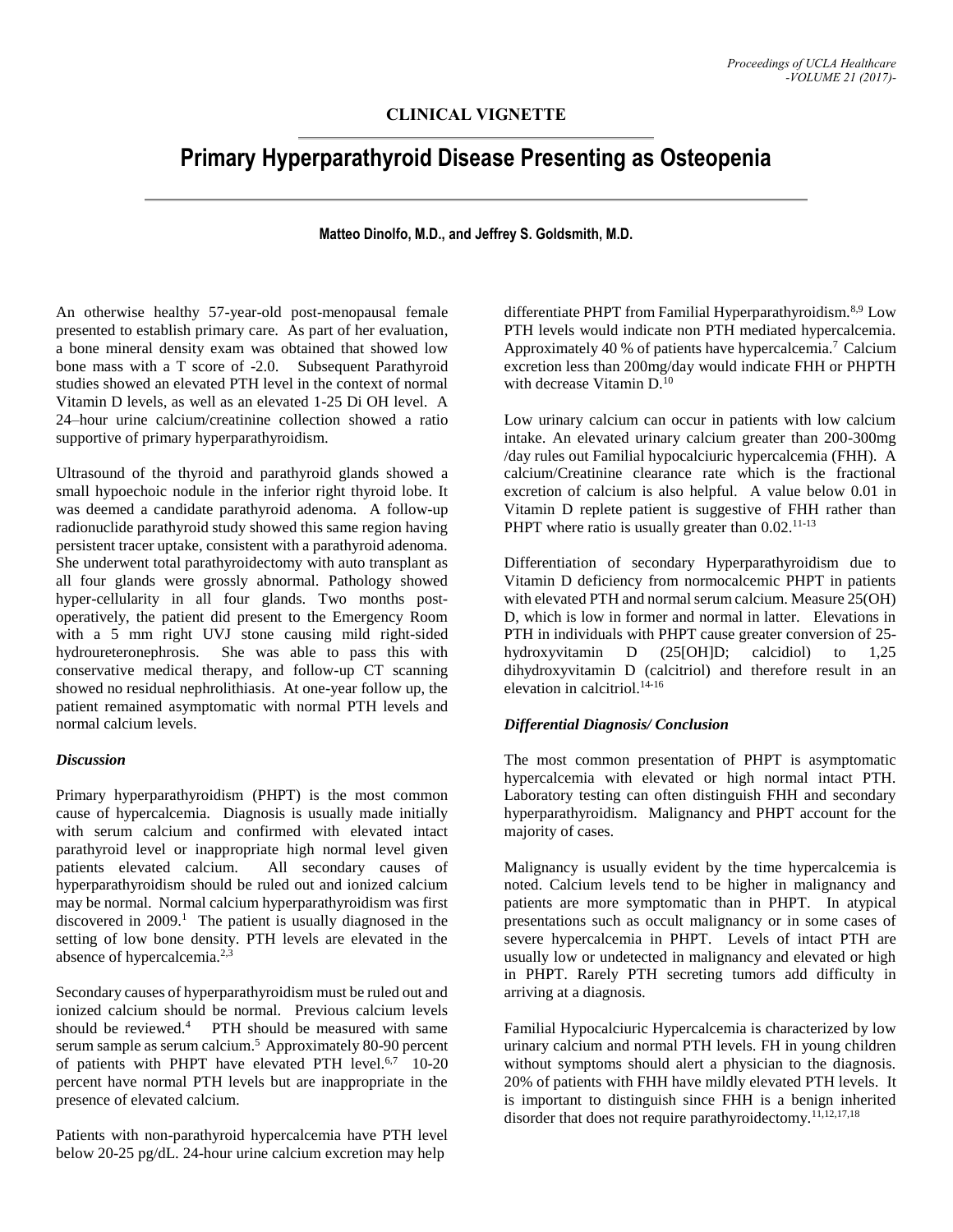The major distinguishing feature is low urinary calcium and low calcium/Cr clearance ratio. In absence of Vitamin D deficiency, most patients with OHOT have normal or elevated urinary calcium excretion.<sup>11,12,17</sup>

Drugs that affect calcium metabolism should also be considered. Thiazide diuretics reduce urinary calcium excretion and can cause mild hypercalcemia. Lithium decreases parathyroid sensitivity to calcium and may also decrease urinary excretion of calcium. Drugs should be withdrawn if possible and recheck calcium and PTH levels in 3 months.

Secondary hyperparathyroidism occurs with decreased renal function and impaired Vitamin D1,25OH production as well as patients with low dietary calcium intake or malabsorption.

Workup should include urinary calcium excretion, serum 25 OH Vitamin D, Bone density, and serum calcium/creatinine clearance. If urinary calcium is greater than 400mg/day surgical intervention is recommended. If Vitamin D is low, the Vitamin D should be repleted.

Patients with subclinical nephrocalcinosis or calcium renal stones with symptomatic disease would be candidates for surgical intervention. The degree of bone loss on Dexa is indicative of severity of hyperparathyroidism. Parathyroid scan can often reveal solitary adenoma as was evident in this patient.

In the case described, the patient was asymptomatic upon presentation. She was found to have osteopenia and primary hyperparathyroidism. The elevation in PTH resulted in higher Vitamin D1,25OH levels noted. The definitive treatment is surgical removal and was therefore indicated.<sup>19</sup> It is assumed that her nephrolithiasis was associated with her condition and definitive surgery should reduce risk of recurrent stone formation.

## **REFERENCES**

- 1. **Eastell R, Arnold A, Brandi ML, Brown EM, D'Amour P, Hanley DA, Rao DS, Rubin MR, Goltzman D, Silverberg SJ, Marx SJ, Peacock M, Mosekilde L, Bouillon R, Lewiecki EM.** Diagnosis of asymptomatic primary hyperparathyroidism: proceedings of the third international workshop. J Clin Endocrinol Metab. 2009 Feb;94(2):340-50. doi: 10.1210/jc.2008- 1758. Review. PubMed PMID: 19193909.
- 2. **Lowe H, McMahon DJ, Rubin MR, Bilezikian JP, Silverberg SJ.** Normocalcemic primary hyperparathyroidism: further characterization of a new clinical phenotype. J Clin Endocrinol Metab. 2007 Aug;92(8):3001-5. Epub 2007 May 29. PubMed PMID: 17536001.
- 3. **Silverberg SJ, Clarke BL, Peacock M, Bandeira F, Boutroy S, Cusano NE, Dempster D, Lewiecki EM, Liu JM, Minisola S, Rejnmark L, Silva BC, Walker MD, Bilezikian JP.** Current issues in the presentation of asymptomatic primary hyperparathyroidism: proceedings of the Fourth International Workshop. J Clin Endocrinol Metab. 2014 Oct;99(10):3580-94. doi: 10.1210/jc.2014- 1415. Epub 2014 Aug 27. PubMed PMID: 25162667; PubMed Central PMCID: PMC5393491.
- 4. **Silverberg SJ, Bilezikian JP.** Evaluation and management of primary hyperparathyroidism. *J Clin Endocrinol Metab*. 1996 Jun;81(6):2036-40. Review. PubMed PMID: 8964825.
- 5. **Eastell R, Brandi ML, Costa AG, D'Amour P, Shoback DM, Thakker RV.** Diagnosis of asymptomatic primary hyperparathyroidism: proceedings of the Fourth International Workshop. *J Clin Endocrinol Metab*. 2014 Oct;99(10):3570-9. doi:10.1210/jc.2014-1414. Epub 2014 Aug 27. Erratum in: J Clin Endocrinol Metab. 2015 May;100(5):2137. PubMed PMID: 25162666.
- 6. **Endres DB, Villanueva R, Sharp CF Jr, Singer FR.**  Immunochemiluminometric and immunoradiometric determinations of intact and total immunoreactive parathyrin: performance in the differential diagnosis of hypercalcemia and hypoparathyroidism*. Clin Chem*. 1991 Feb;37(2):162-8. PubMed PMID: 1993319.
- 7. **Nussbaum SR, Zahradnik RJ, Lavigne JR, Brennan GL, Nozawa-Ung K, Kim LY, Keutmann HT, Wang CA, Potts JT Jr, Segre GV.** Highly sensitive two-site immunoradiometric assay of parathyrin, and its clinical utility in evaluating patients with hypercalcemia. *Clin Chem*. 1987 Aug;33(8):1364-7. PubMed PMID:3608153.
- 8. **Fuleihan GE, Gundberg CM, Gleason R, Brown EM, Stromski ME, Grant FD, Conlin PR.** Racial differences in parathyroid hormone dynamics. *J Clin Endocrinol Metab*. 1994 Dec;79(6):1642-7. PubMed PMID: 7989469.
- 9. **Grant FD, Conlin PR, Brown EM**. Rate and concentration dependence of parathyroid hormone dynamics during stepwise changes in serum ionized calcium in normal humans. *J Clin Endocrinol Metab*. 1990 Aug;71(2):370-8. PubMed PMID:2380334.
- 10. **Silverberg SJ, Shane E, Jacobs TP, Siris ES, Gartenberg F, Seldin D, Clemens TL, Bilezikian JP.** Nephrolithiasis and bone involvement in primary hyperparathyroidism. *Am J Med*. 1990 Sep;89(3):327-34. PubMed PMID: 2393037.
- 11. **Fuleihan Gel-H.** Familial benign hypocalciuric hypercalcemia. *J Bone Miner Res*. 2002 Nov;17 Suppl 2:N51-6. Review. PubMed PMID: 12412778.
- 12. **Marx SJ, Stock JL, Attie MF, Downs RW Jr, Gardner DG, Brown EM, Spiegel AM, Doppman JL, Brennan MF.** Familial hypocalciuric hypercalcemia: recognition among patients referred after unsuccessful parathyroid exploration. *Ann Intern Med*. 1980 Mar;92(3):351-6. PubMed PMID: 7356229.
- 13. **Marx SJ.** Letter to the editor: Distinguishing typical primary hyperparathyroidism from familial hypocalciuric hypercalcemia by using an index of urinary calcium. *J Clin Endocrinol Metab.* 2015 Feb;100(2):L29-30. doi:10.1210/jc.2014-4221. PubMed PMID: 25658165; PubMed Central PMCID: PMC5393510.
- 14. **Christensen SE, Nissen PH, Vestergaard P, Heickendorff L, Brixen K, Mosekilde L**. Discriminative power of three indices of renal calcium excretion for the distinction between familial hypocalciuric hypercalcaemia and primary hyperparathyroidism: a follow-up study on methods. *Clin Endocrinol* (Oxf). 2008 Nov; 69(5): 713-20. doi: 10.1111/j.1365-2265.2008.03259.x. Epub 2008 Apr 10. PubMed PMID: 18410554.